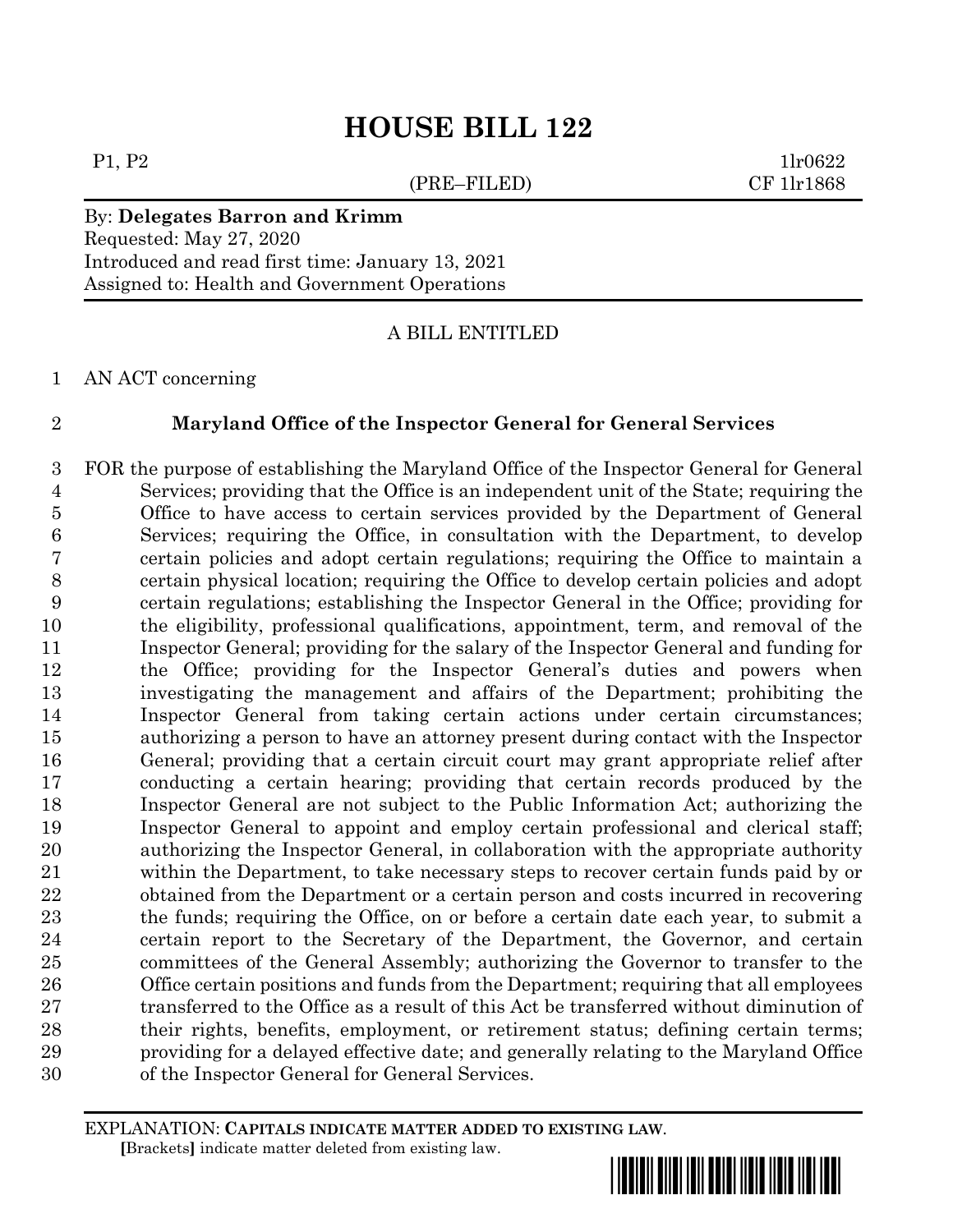# **HOUSE BILL 122**

| 1<br>$\overline{2}$ | BY repealing and reenacting, without amendments,<br>Article – State Finance and Procurement                 |                                                                       |  |  |
|---------------------|-------------------------------------------------------------------------------------------------------------|-----------------------------------------------------------------------|--|--|
| $\boldsymbol{3}$    | Section 4-101                                                                                               |                                                                       |  |  |
| 4                   | Annotated Code of Maryland                                                                                  |                                                                       |  |  |
| 5                   |                                                                                                             | (2015 Replacement Volume and 2020 Supplement)                         |  |  |
| 6                   | BY adding to                                                                                                |                                                                       |  |  |
| 7                   | Article – State Finance and Procurement                                                                     |                                                                       |  |  |
| $8\,$               | Section $4-2A-01$ through $4-2A-06$ to be under the new subtitle "Subtitle 2A.                              |                                                                       |  |  |
| 9                   | Maryland Office of the Inspector General for General Services"                                              |                                                                       |  |  |
| 10                  | Annotated Code of Maryland                                                                                  |                                                                       |  |  |
| 11                  |                                                                                                             | (2015 Replacement Volume and 2020 Supplement)                         |  |  |
| 12<br>13            | SECTION 1. BE IT ENACTED BY THE GENERAL ASSEMBLY OF MARYLAND,<br>That the Laws of Maryland read as follows: |                                                                       |  |  |
| 14                  | <b>Article - State Finance and Procurement</b>                                                              |                                                                       |  |  |
| 15                  | $4 - 101.$                                                                                                  |                                                                       |  |  |
| 16                  | (a)                                                                                                         | In this title the following words have the meanings indicated.        |  |  |
| 17                  | (b)                                                                                                         | "Department" means the Department of General Services.                |  |  |
| 18                  | $\left( \text{c} \right)$                                                                                   | "Secretary" means the Secretary of General Services.                  |  |  |
| 19<br>20            | SUBTITLE 2A. MARYLAND OFFICE OF THE INSPECTOR GENERAL FOR GENERAL<br><b>SERVICES.</b>                       |                                                                       |  |  |
| 21                  | $4 - 2A - 01.$                                                                                              |                                                                       |  |  |
| 22                  |                                                                                                             | (A) IN THIS SUBTITLE THE FOLLOWING WORDS HAVE THE MEANINGS            |  |  |
| 23                  | <b>INDICATED.</b>                                                                                           |                                                                       |  |  |
|                     | 24 and $\overline{a}$                                                                                       | (B) "INSPECTOR GENERAL" MEANS THE INSPECTOR GENERAL IN THE            |  |  |
| 25                  |                                                                                                             | <b>MARYLAND OFFICE OF THE INSPECTOR GENERAL FOR GENERAL SERVICES.</b> |  |  |
| 26                  |                                                                                                             | (C) "OFFICE" MEANS THE MARYLAND OFFICE OF THE INSPECTOR               |  |  |
| 27                  |                                                                                                             | <b>GENERAL FOR GENERAL SERVICES.</b>                                  |  |  |
|                     | $28$ 4-2A-02.                                                                                               |                                                                       |  |  |
| 29                  |                                                                                                             | (A) THERE IS A MARYLAND OFFICE OF THE INSPECTOR GENERAL FOR           |  |  |
| 30                  |                                                                                                             | <b>GENERAL SERVICES.</b>                                              |  |  |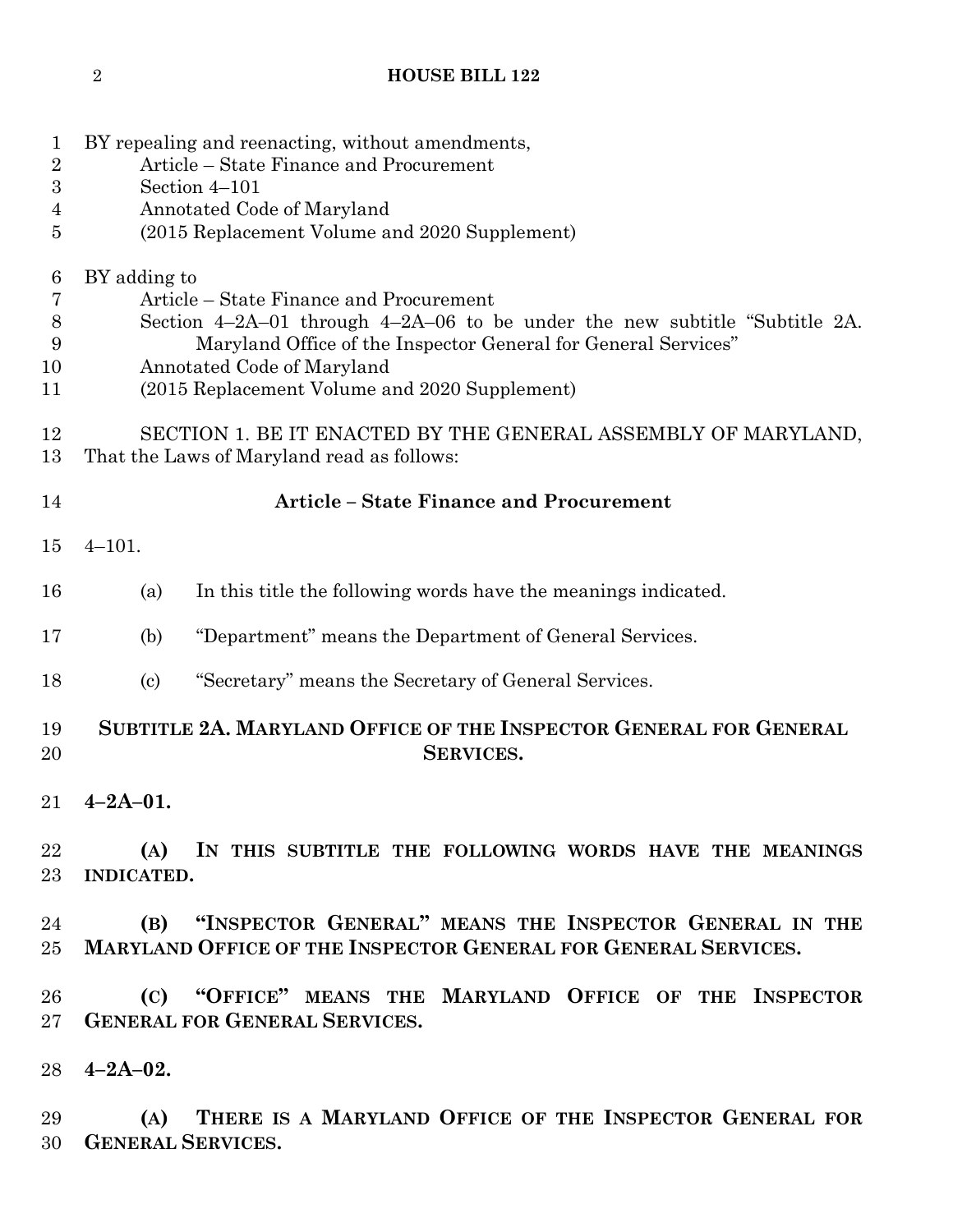**HOUSE BILL 122** 3

| $\mathbf{1}$   | (B)                 | THE OFFICE IS AN INDEPENDENT UNIT OF THE STATE.                                                                       |
|----------------|---------------------|-----------------------------------------------------------------------------------------------------------------------|
| $\overline{2}$ | (C)                 | SUBJECT TO PARAGRAPH (2) OF THIS SUBSECTION, THE OFFICE<br>(1)                                                        |
| 3              |                     | SHALL HAVE ACCESS TO THE FOLLOWING SERVICES OF THE DEPARTMENT:                                                        |
| $\overline{4}$ |                     | (I)<br>INFORMATION TECHNOLOGY;                                                                                        |
| $\overline{5}$ |                     | (II)<br><b>BUDGET AND FINANCE;</b>                                                                                    |
| 6              |                     | (III)<br><b>HUMAN RESOURCES;</b>                                                                                      |
| 7              |                     | (IV)<br>POLICE;                                                                                                       |
| 8              |                     | (V)<br>PROCUREMENT; AND                                                                                               |
| 9              |                     | (VI)<br><b>SUPPORT SERVICES.</b>                                                                                      |
| 10             |                     | THE OFFICE SHALL, IN CONSULTATION WITH THE DEPARTMENT,<br>(2)                                                         |
| 11             |                     | DEVELOP POLICIES AND ADOPT REGULATIONS REGARDING THE USE AND                                                          |
| 12             |                     | CONFIDENTIALITY OF THE SERVICES LISTED IN PARAGRAPH (1) OF THIS                                                       |
| 13             | SUBSECTION.         |                                                                                                                       |
| 14             | (D)                 | THE OFFICE SHALL:                                                                                                     |
| 15             |                     | (1)<br>MAINTAIN A PHYSICAL LOCATION WITHIN THE DEPARTMENT; AND                                                        |
| 16<br>17       |                     | (2)<br>DEVELOP POLICIES AND ADOPT REGULATIONS REGARDING THE<br>USE AND CONFIDENTIALITY OF THE LOCATION OF THE OFFICE. |
|                |                     |                                                                                                                       |
| 18             | $4 - 2A - 03.$      |                                                                                                                       |
| 19             | (A)                 | THERE IS AN INSPECTOR GENERAL IN THE MARYLAND OFFICE OF THE                                                           |
| 20             |                     | <b>INSPECTOR GENERAL FOR GENERAL SERVICES.</b>                                                                        |
| 21             | (B)                 | AN INDIVIDUAL IS ELIGIBLE TO BE THE INSPECTOR GENERAL<br>(1)                                                          |
| 22             |                     | ONLY IF THE INDIVIDUAL EXECUTES AN AFFIDAVIT STATING THAT THE INDIVIDUAL                                              |
| 23             |                     | WILL NOT ACCEPT APPOINTMENT TO, OR BE A CANDIDATE FOR, A STATE OR LOCAL                                               |
| 24             | OFFICE:             |                                                                                                                       |
| 25             |                     | DURING THE PERIOD OF SERVICE AS THE INSPECTOR<br>(I)                                                                  |
| 26             | <b>GENERAL; AND</b> |                                                                                                                       |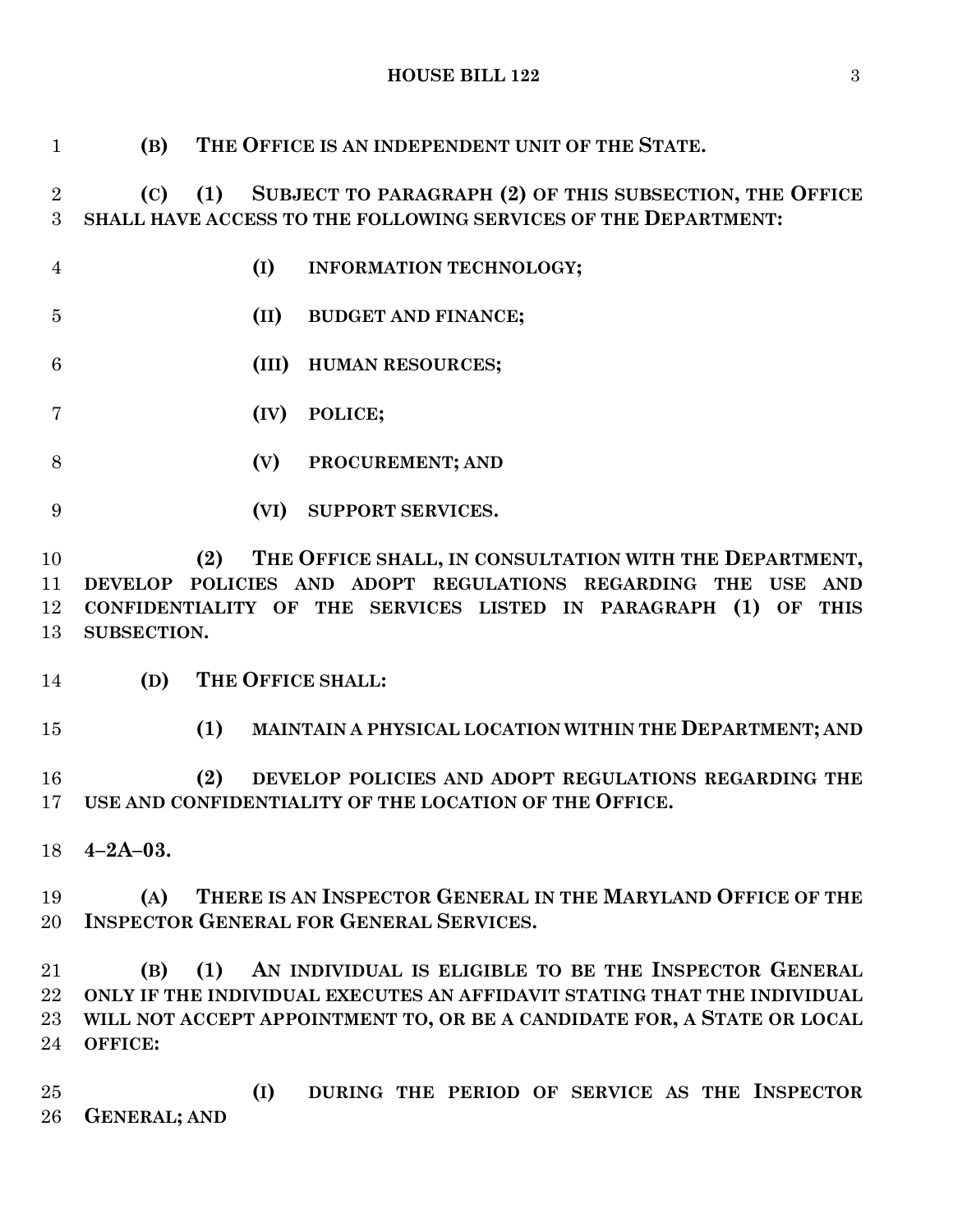|                                | <b>HOUSE BILL 122</b><br>$\overline{4}$                                                                                                                                                             |
|--------------------------------|-----------------------------------------------------------------------------------------------------------------------------------------------------------------------------------------------------|
| $\mathbf{1}$<br>$\overline{2}$ | FOR AT LEAST 3 YEARS IMMEDIATELY AFTER<br>(II)<br><b>THE</b><br>INDIVIDUAL LAST SERVES AS THE INSPECTOR GENERAL.                                                                                    |
| 3<br>$\overline{4}$            | THE INSPECTOR GENERAL SHALL RENEW THE AFFIDAVIT EVERY<br>(2)<br>2 YEARS DURING THE PERIOD OF SERVICE.                                                                                               |
| $\overline{5}$<br>6<br>7       | A FAILURE TO RENEW THE AFFIDAVIT UNDER THIS SUBSECTION<br>(3)<br>SHALL SUBJECT THE INSPECTOR GENERAL TO REMOVAL FROM OFFICE UNDER THIS<br>SECTION.                                                  |
| 8<br>9<br>10                   | THE INSPECTOR GENERAL SHALL BE APPOINTED UNANIMOUSLY<br>(C)<br>(1)<br>BY THE GOVERNOR, THE ATTORNEY GENERAL, AND THE STATE TREASURER,<br>SUBJECT TO THE ADVICE AND CONSENT OF THE SENATE.           |
| 11<br>12                       | THE TERM OF THE INSPECTOR GENERAL IS 5 YEARS, BEGINNING<br>(2)<br>JULY 1 AFTER THE APPOINTMENT OF THE INSPECTOR GENERAL.                                                                            |
| 13<br>14                       | AT THE END OF A TERM, THE INSPECTOR GENERAL SHALL<br>(3)<br>CONTINUE TO SERVE UNTIL A SUCCESSOR IS APPOINTED.                                                                                       |
| 15<br>16<br>17                 | IF A VACANCY OCCURS IN THE OFFICE, AN INTERIM INSPECTOR<br>(4)<br>GENERAL SHALL BE APPOINTED AS SUCCESSOR TO SERVE FOR THE REMAINDER OF<br>THE UNEXPIRED TERM.                                      |
| 18<br>19                       | THE INSPECTOR GENERAL MAY BE REMOVED UNANIMOUSLY BY THE<br>(D)<br>GOVERNOR, THE ATTORNEY GENERAL, AND THE STATE TREASURER FOR:                                                                      |
| 20                             | (1)<br>MISCONDUCT IN OFFICE;                                                                                                                                                                        |
| 21<br>22                       | (2)<br>PERSISTENT FAILURE TO PERFORM THE DUTIES OF THE OFFICE;<br><b>OR</b>                                                                                                                         |
| $23\,$<br>24                   | (3)<br>CONDUCT PREJUDICIAL TO THE PROPER ADMINISTRATION OF<br><b>JUSTICE.</b>                                                                                                                       |
| $25\,$<br>26<br>$27\,$         | (1) SUBJECT TO PARAGRAPH (2) OF THIS SUBSECTION, THE<br>(E)<br>INSPECTOR GENERAL MUST BE PROFESSIONALLY QUALIFIED THROUGH<br><b>EXPERIENCE OR EDUCATION IN AT LEAST ONE OF THE FOLLOWING AREAS:</b> |
| 28                             | (I)<br>LAW;                                                                                                                                                                                         |
| 29                             | (II)<br>AUDITING;                                                                                                                                                                                   |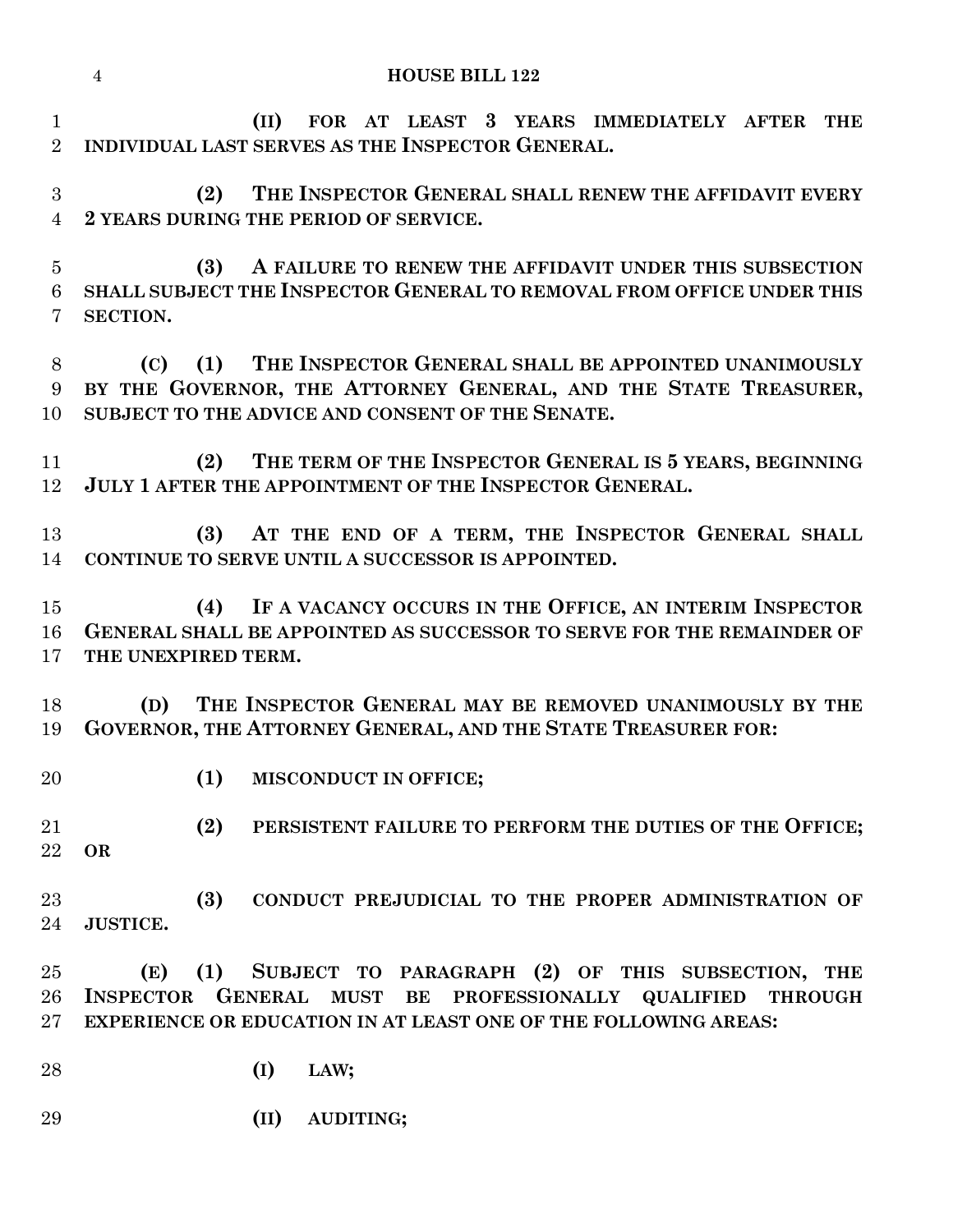## **HOUSE BILL 122** 5

 **(III) GOVERNMENT OPERATIONS, INCLUDING PROCUREMENT, ASSET MANAGEMENT, AND THE ACQUISITION, DISPOSAL, VALUATION, AND LEASING OF REAL PROPERTY BY THE STATE;**

- 
- **(IV) FINANCIAL MANAGEMENT; OR**
- 
- **(V) CONSTRUCTION DESIGN AND MANAGEMENT.**

 **(2) IF THE INSPECTOR GENERAL IS PROFESSIONALLY QUALIFIED IN THE AREA OF CONSTRUCTION DESIGN AND MANAGEMENT, THE INSPECTOR GENERAL ALSO MUST BE PROFESSIONALLY QUALIFIED THROUGH EXPERIENCE OR EDUCATION IN AT LEAST ONE OF THE OTHER AREAS LISTED IN PARAGRAPH (1) OF THIS SUBSECTION.**

 **(F) (1) THE INSPECTOR GENERAL IS ENTITLED TO THE SALARY PROVIDED IN THE STATE BUDGET.**

 **(2) FUNDING FOR THE OFFICE SHALL BE AS PROVIDED IN THE STATE BUDGET.**

- **4–2A–04.**
- **(A) THE INSPECTOR GENERAL:**

 **(1) MAY INVESTIGATE FRAUD, WASTE, AND ABUSE OF FUNDS IN THE DEPARTMENT;**

 **(2) SHALL COORDINATE INVESTIGATIVE EFFORTS WITHIN THE DEPARTMENT AND COOPERATE WITH INVESTIGATIONS BY OTHER UNITS OF STATE GOVERNMENT OR FEDERAL AGENCIES AND, IF A PRELIMINARY INVESTIGATION OF FRAUD, WASTE, AND ABUSE OF FUNDS ESTABLISHES A SUFFICIENT BASIS TO WARRANT REFERRAL, SHALL REFER THE MATTER TO THE APPROPRIATE STATE OR FEDERAL ENFORCEMENT OFFICIALS; AND**

 **(3) IN CARRYING OUT THE DUTIES UNDER ITEMS (1) AND (2) OF THIS SUBSECTION, SHALL TAKE STEPS TO ENSURE THAT A PERSON SUBJECT TO THE JURISDICTION OF THE DEPARTMENT IS NOT SUBJECT TO DUPLICATIVE AUDITS.**

 **(B) (1) THE INSPECTOR GENERAL MAY NOT DISCLOSE THE IDENTITY OF THE SOURCE OF A COMPLAINT OR INFORMATION PROVIDED UNDER SUBSECTION (A) OF THIS SECTION UNLESS THE INSPECTOR GENERAL:**

- 
- **(I) OBTAINS THE WRITTEN CONSENT OF THE SOURCE; OR**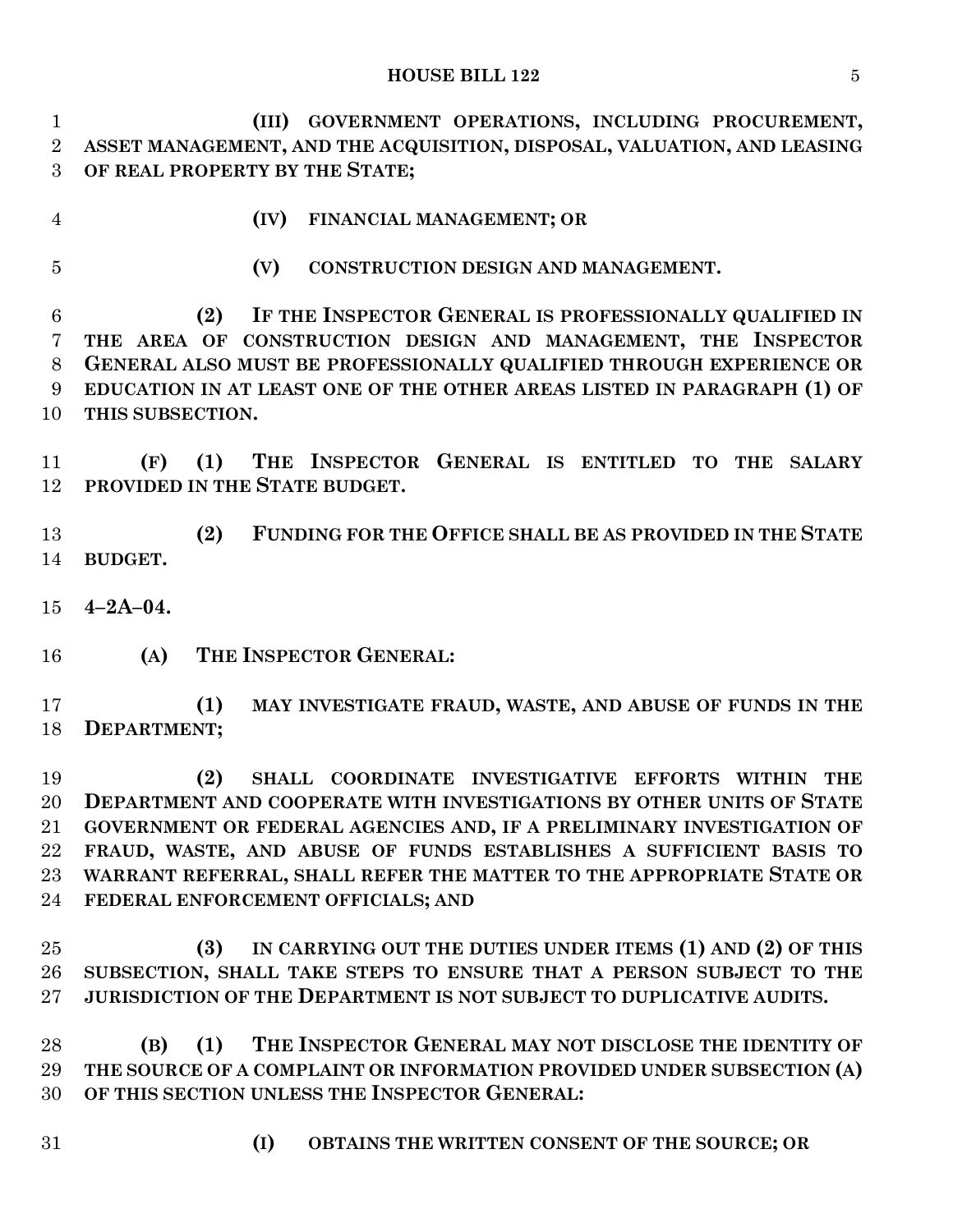**(II) DETERMINES THAT DISCLOSURE OF THE IDENTITY OF THE SOURCE IS NECESSARY AND UNAVOIDABLE DURING THE COURSE OF THE INVESTIGATION.**

 **(2) IF THE INSPECTOR GENERAL DETERMINES THAT DISCLOSURE OF THE IDENTITY OF A SOURCE IS NECESSARY AND UNAVOIDABLE, THE INSPECTOR GENERAL SHALL NOTIFY THE SOURCE IN WRITING AT LEAST 7 DAYS BEFORE DISCLOSURE.**

 **(C) (1) (I) DURING AN INVESTIGATION, THE INSPECTOR GENERAL MAY:**

**1. SEEK AND OBTAIN SWORN TESTIMONY; AND**

 **2. ISSUE SUBPOENAS AS NECESSARY TO COMPEL THE PRODUCTION OF DOCUMENTS AND RECORDS OR THE ATTENDANCE OF WITNESSES.**

 **(II) A SUBPOENA MAY BE SERVED IN THE SAME MANNER AS ONE ISSUED BY A CIRCUIT COURT.**

 **(2) A PERSON MAY HAVE AN ATTORNEY PRESENT DURING ANY CONTACT WITH THE INSPECTOR GENERAL.**

 **(3) (I) 1. THE INSPECTOR GENERAL IMMEDIATELY MAY REPORT THE FAILURE OF A PERSON TO OBEY A LAWFUL ORDER OR A LAWFULLY SERVED SUBPOENA TO THE CIRCUIT COURT OF THE COUNTY THAT HAS JURISDICTION.**

 **2. THE INSPECTOR GENERAL SHALL PROVIDE A COPY OF THE SUBPOENA AND PROOF OF SERVICE TO THE CIRCUIT COURT.**

 **(II) AFTER CONDUCTING A HEARING, THE CIRCUIT COURT MAY GRANT APPROPRIATE RELIEF.**

 **(D) RECORDS OR INFORMATION PROVIDED TO, PREPARED FOR, OR OBTAINED BY THE INSPECTOR GENERAL IN CONNECTION WITH AN INVESTIGATION ARE CONFIDENTIAL AND NOT SUBJECT TO DISCLOSURE UNDER THE PUBLIC INFORMATION ACT.**

 **(E) THE INSPECTOR GENERAL MAY APPOINT AND EMPLOY PROFESSIONAL AND CLERICAL STAFF, INCLUDING ATTORNEYS, ACCOUNTANTS, AUDITORS, ANALYSTS, AND INVESTIGATORS, AS APPROPRIATED IN THE ANNUAL STATE**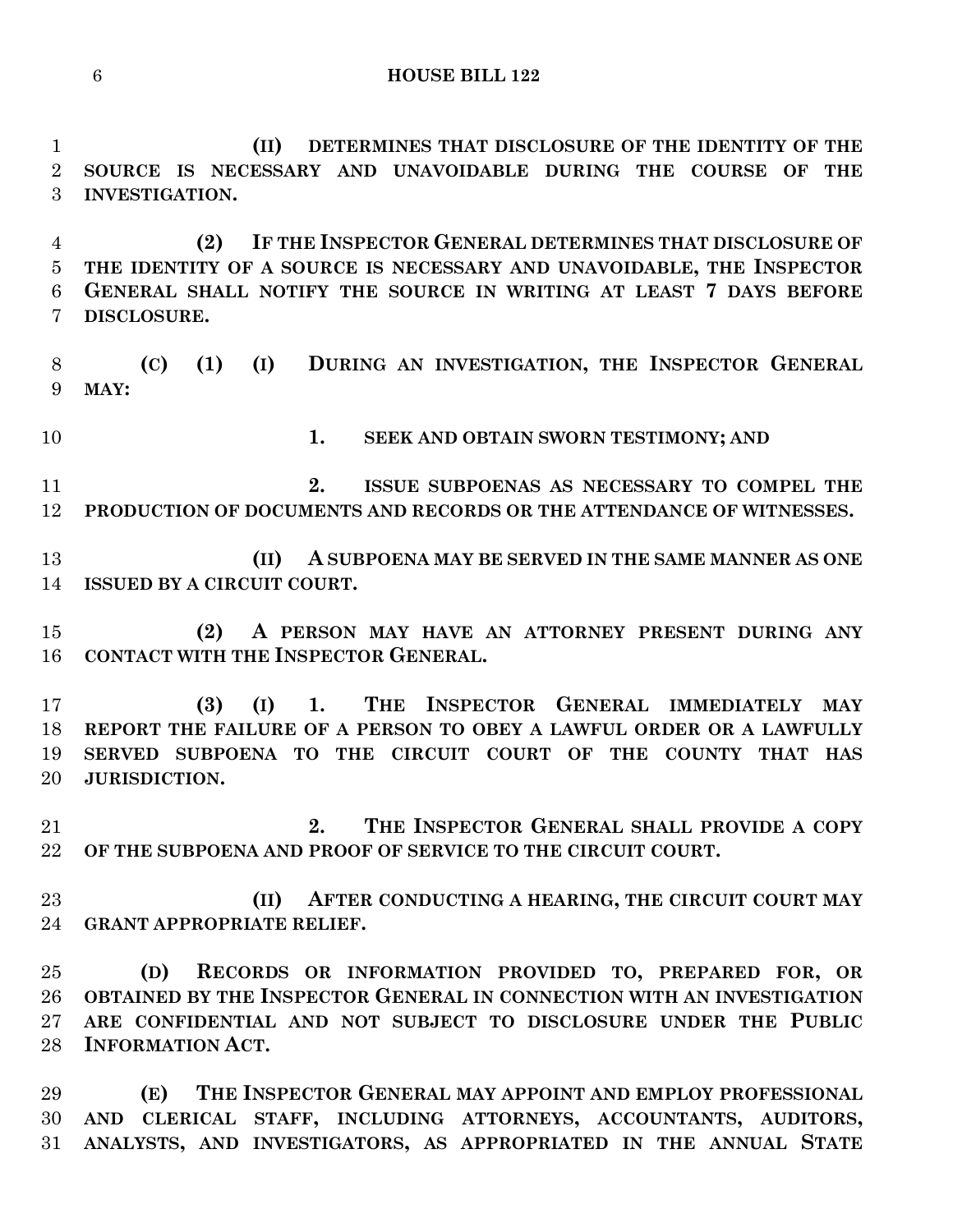**BUDGET, TO CONDUCT THE WORK OF THE OFFICE.**

**4–2A–05.**

 **THE INSPECTOR GENERAL, IN COLLABORATION WITH THE APPROPRIATE AUTHORITY WITHIN THE DEPARTMENT, MAY TAKE NECESSARY STEPS TO RECOVER:**

 **(1) FUNDS MISTAKENLY OR FRAUDULENTLY PAID BY OR OBTAINED FROM THE DEPARTMENT OR A PERSON SUBJECT TO THE JURISDICTION OF THE DEPARTMENT; AND**

 **(2) ANY COSTS INCURRED IN RECOVERING THE FUNDS DESCRIBED IN ITEM (1) OF THIS SECTION.**

**4–2A–06.**

 **(A) ON OR BEFORE DECEMBER 1 EACH YEAR, THE OFFICE SHALL SUBMIT A REPORT TO THE SECRETARY, THE GOVERNOR, AND, IN ACCORDANCE WITH § 2–1257 OF THE STATE GOVERNMENT ARTICLE, THE SENATE BUDGET AND TAXATION COMMITTEE, THE SENATE EDUCATION, HEALTH, AND ENVIRONMENTAL AFFAIRS COMMITTEE, THE HOUSE APPROPRIATIONS COMMITTEE, THE HOUSE HEALTH AND GOVERNMENT OPERATIONS COMMITTEE, AND THE JOINT AUDIT AND EVALUATION COMMITTEE.**

**(B) THE REPORT SHALL INCLUDE INFORMATION ON:**

 **(1) THE OFFICE'S ACTIVITIES DURING THE IMMEDIATELY PRECEDING FISCAL YEAR, INCLUDING:**

 **(I) INVESTIGATIONS OF FRAUD, WASTE, AND ABUSE OF DEPARTMENTAL FUNDS UNDERTAKEN BY THE OFFICE, INCLUDING SPECIFIC FINDINGS AND RECOMMENDATIONS RELATED TO THE INVESTIGATIONS;**

- **(II) A SUMMARY OF MATTERS REFERRED TO PROSECUTORIAL AUTHORITIES AND THE RESULTING PROSECUTIONS AND CONVICTIONS; AND**
- **(III) COMPLIANCE WITH APPLICABLE FEDERAL AND STATE LAWS; AND**

 **(2) ANY REGULATORY OR STATUTORY CHANGES NECESSARY TO ENSURE COMPLIANCE WITH APPLICABLE FEDERAL AND STATE LAWS.**

 SECTION 2. AND BE IT FURTHER ENACTED, That the Governor may transfer positions and funds appropriated for the positions from the Department of General Services